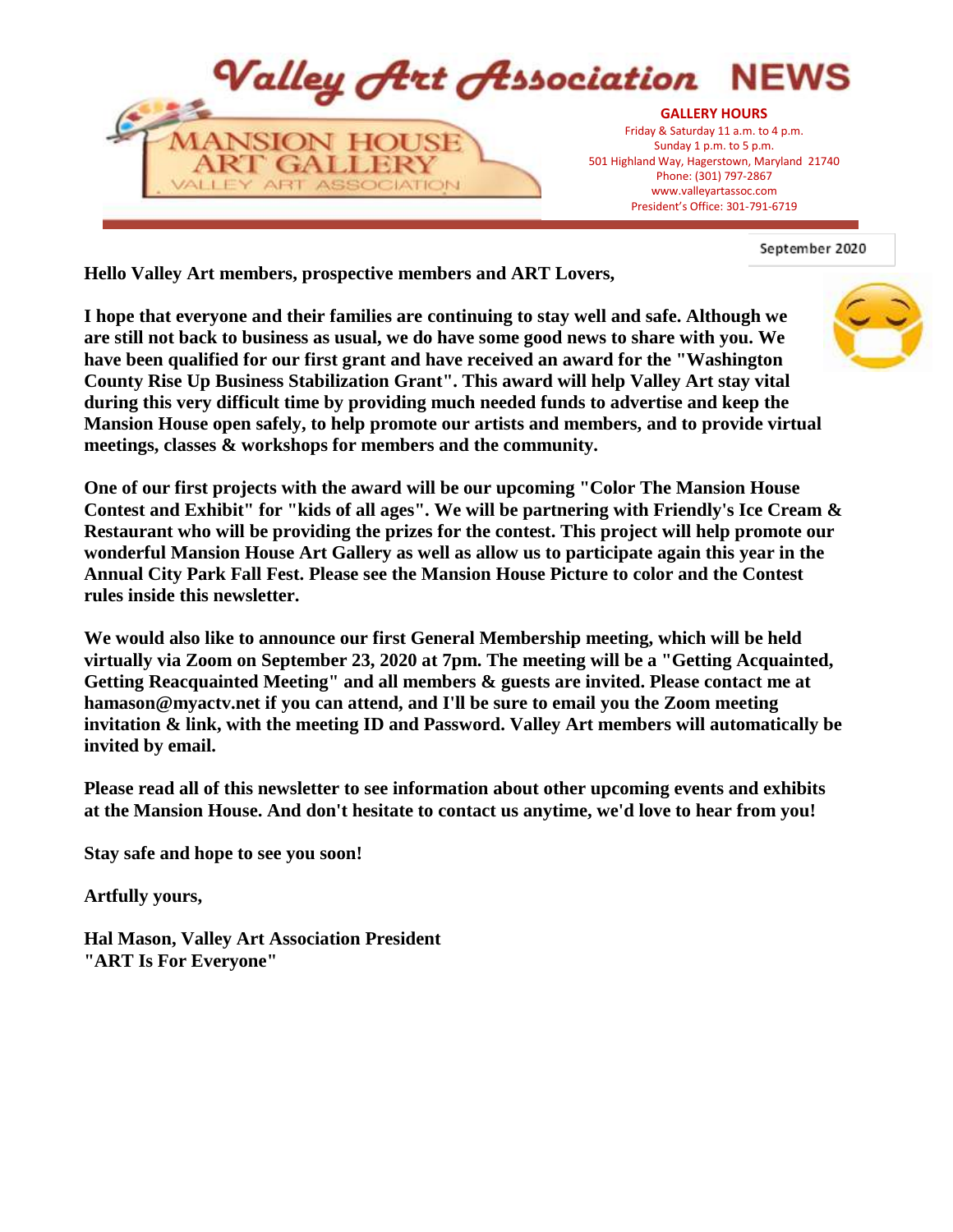| <b>Month</b>            | <b>Title/Exhibitor</b>      | <b>Drop Off Dates</b> | <b>Opening</b>  | <b>Closing</b>          | <b>Pick Up Date</b> |
|-------------------------|-----------------------------|-----------------------|-----------------|-------------------------|---------------------|
| <b>September (Labor</b> | <b>Working Life: Hands,</b> | <b>August 28-30</b>   | September 4     | September 27            | September 29        |
| Day Show) 2020          | Mind & Heart*               |                       |                 |                         |                     |
| October 2020            | "Earth, Wind and            | September 25-27       | October 2       | November 1              | November 3          |
|                         | Fire"*                      |                       |                 |                         |                     |
| November 2020           | <b>Teachers/Students</b>    | <b>TBD</b>            | November 6      | November 29             | <b>TBD</b>          |
|                         | Show* (see note             |                       |                 |                         |                     |
|                         | $below)*$                   |                       |                 |                         |                     |
| December 2020-          | Dazzle*                     | November 27-29        | December 4 2020 | <b>January 31, 2021</b> | February 2,         |
| <b>January 2021</b>     |                             |                       |                 |                         | 2021                |

### **Below are the shows for the remainder of 2020.**

*(The "Teachers/Student" Show will feature Valley Art members who are teachers exhibiting with their students.)* 

### **Figure-Drawing Sessions:**

**Figure-drawing sessions resumed at the Mansion House in July. The number of artists is restricted to four. The necessary COVID precautions are observed. Professional models. Shared model fees only. No instruction. The sessions in September are on Mondays:14th, 21st and 28th, 9:30 - 12:30. To book a space, please contact Elaine Wolfe at valleyartinfo@gmail.com or 304- 261-9583 (no text). A waiting list is maintained, as needed.**

### **Classes:**

**Figure-Drawing Classes with Michael Timothy Davis via Zoom:**

**Three hour sessions. Cost \$35.00. Minimum number is 4. Timing will be worked out to suit participants after the minimum number is reached. To sign up and for more details, contact Elaine (see above).**

**"Drawing the Child Portrait" classes with Nicole Troup** 

**Thursdays, September 10, 17, 24, 2020, from 6:30 to 8:30 PM.**

**The cost of the set of Zoom classes is \$50 for VAA and Museum members, and \$60 for nonmembers. The classes will be recorded so if someone is unable to attend a class, the recorded class will be available to them. Materials and zoom preparation list will be sent to those registering for the classes. If you have questions, do feel free to contact Nicole Troup at nfntroup6@gmail.com or 717-331-1003, or to register, contact Elaine (see above).**

### **Workshops and Demonstrations**

**We deeply regret that in-person workshops and demonstrations are on hold at present, and hope to resume our workshop series soon.**

**Purple: The Color of Recovery" show at the WCAC. August 27 - September 28 Two of our members that participated in this show won prizes! Donna Mason won "Best in Show" and Linda Barnhart won 2 nd Prize in 2-D work.**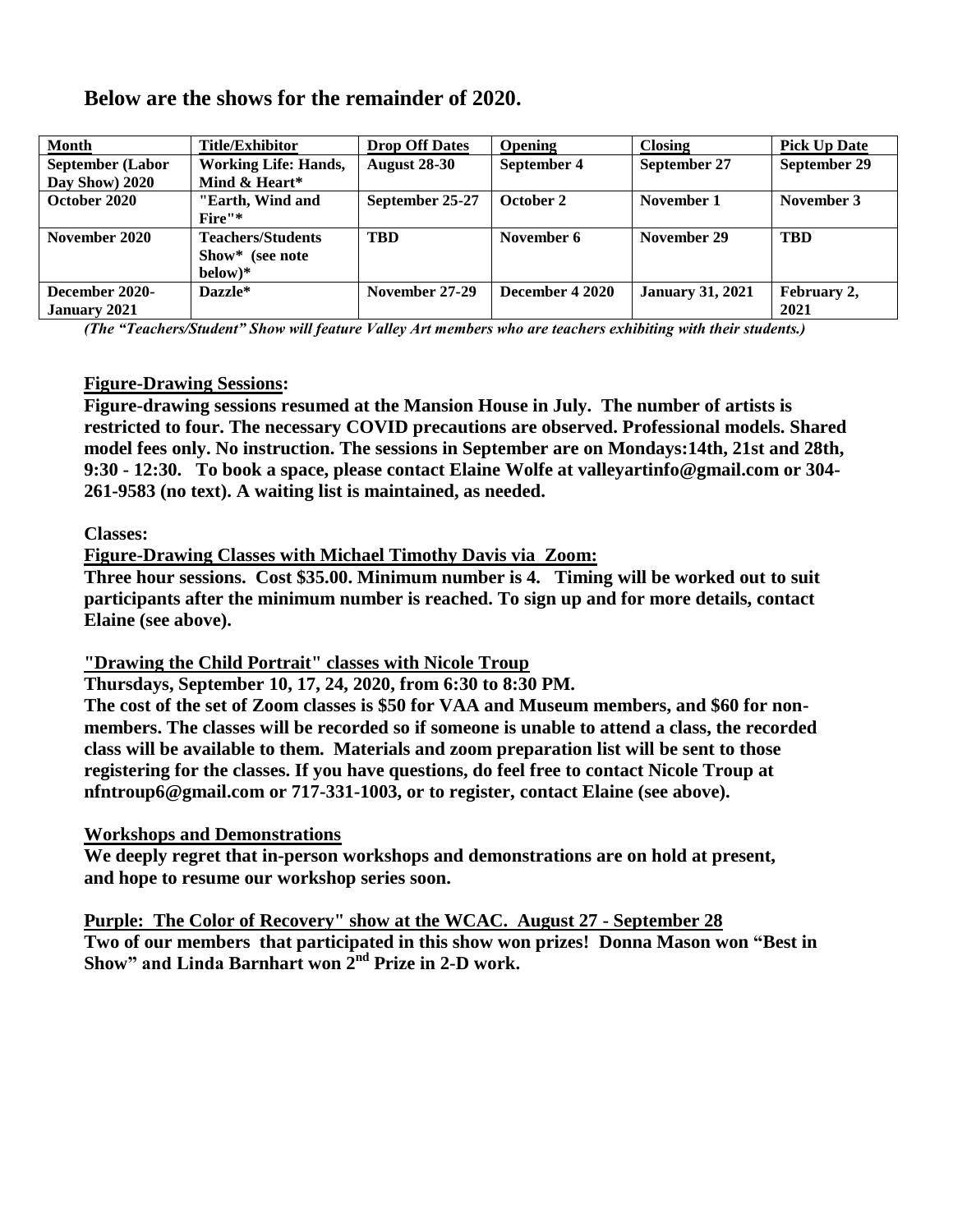# "ColortheMansion House"Contest Rules &Instructions

- 1. Download & print the Mansion House picture
- 2. Color the picture using crayons, colored pencils, paints, etc. You can add glitter, trees, people, animals whatever youwant!
- 3. Put your name and phone number on the back.
- 4. Snail mail or deliver your colored picture to:Mansion House Art Gallery, 501 Highland Way, Hagerstown MD21740, to arrive there by September 19th.
- 5. Winners will be notified by telephone bySeptember 30th. Prizes provided by Friendly's Ice Cream and Restaurant. 1st Prize: Gift Basket including a coupon for Family Dinner for 4 2nd Prize: 4 Free Ice Cream Sundaes!
- 6. Come totheMansion House toseeyour picture inthe show! The exhibit runs from October 2nd until October 31st. The Mansion House is open Fridays & Saturdays from 11am to 4pm and Sundays 1pm to 5pm. Admission is FREE.

When you come to the Mansion House, introduce yourself, show the docent which picture is yours, and you'll receive a coupon for a free ice cream cone from



# **GOOD LUCK!**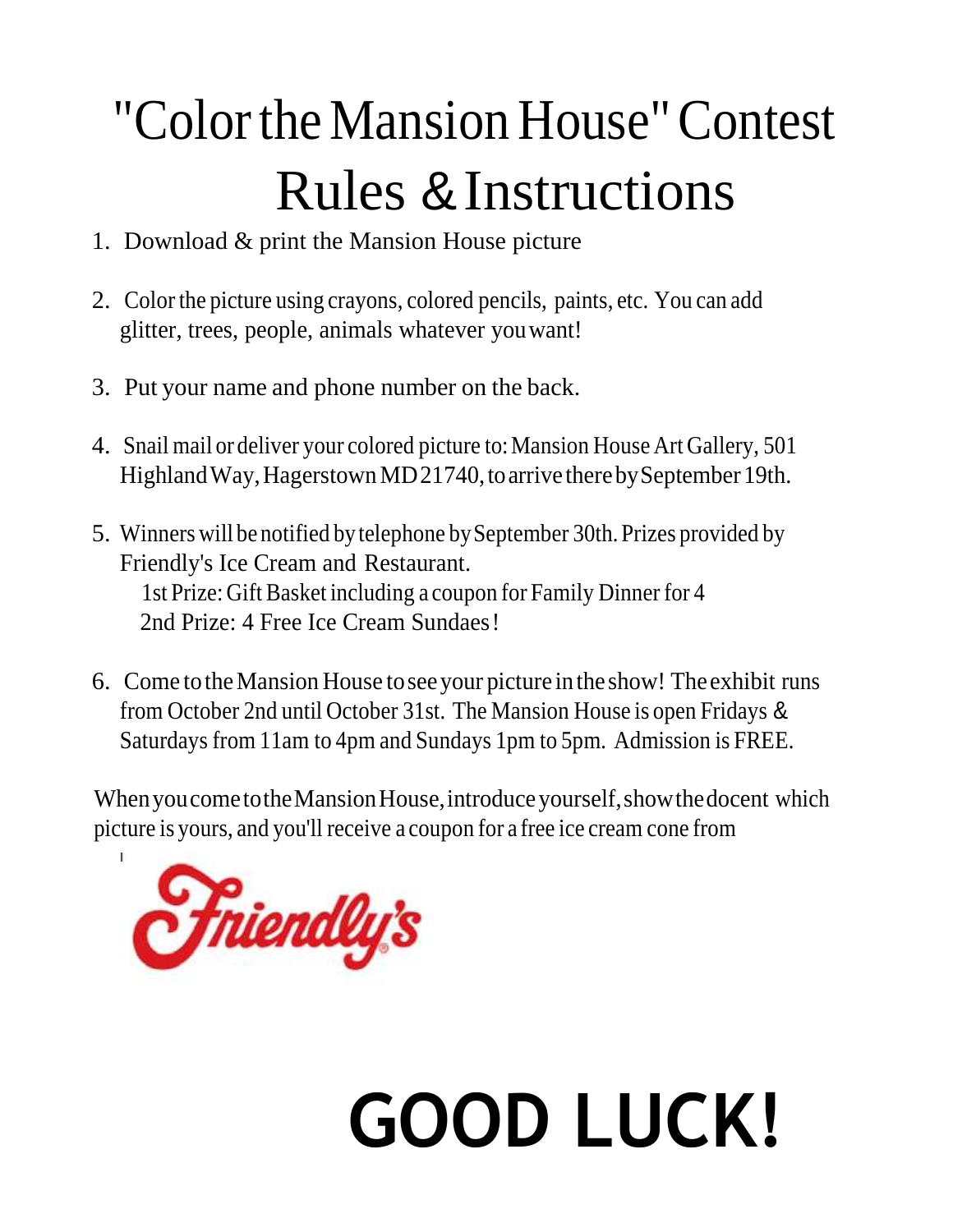